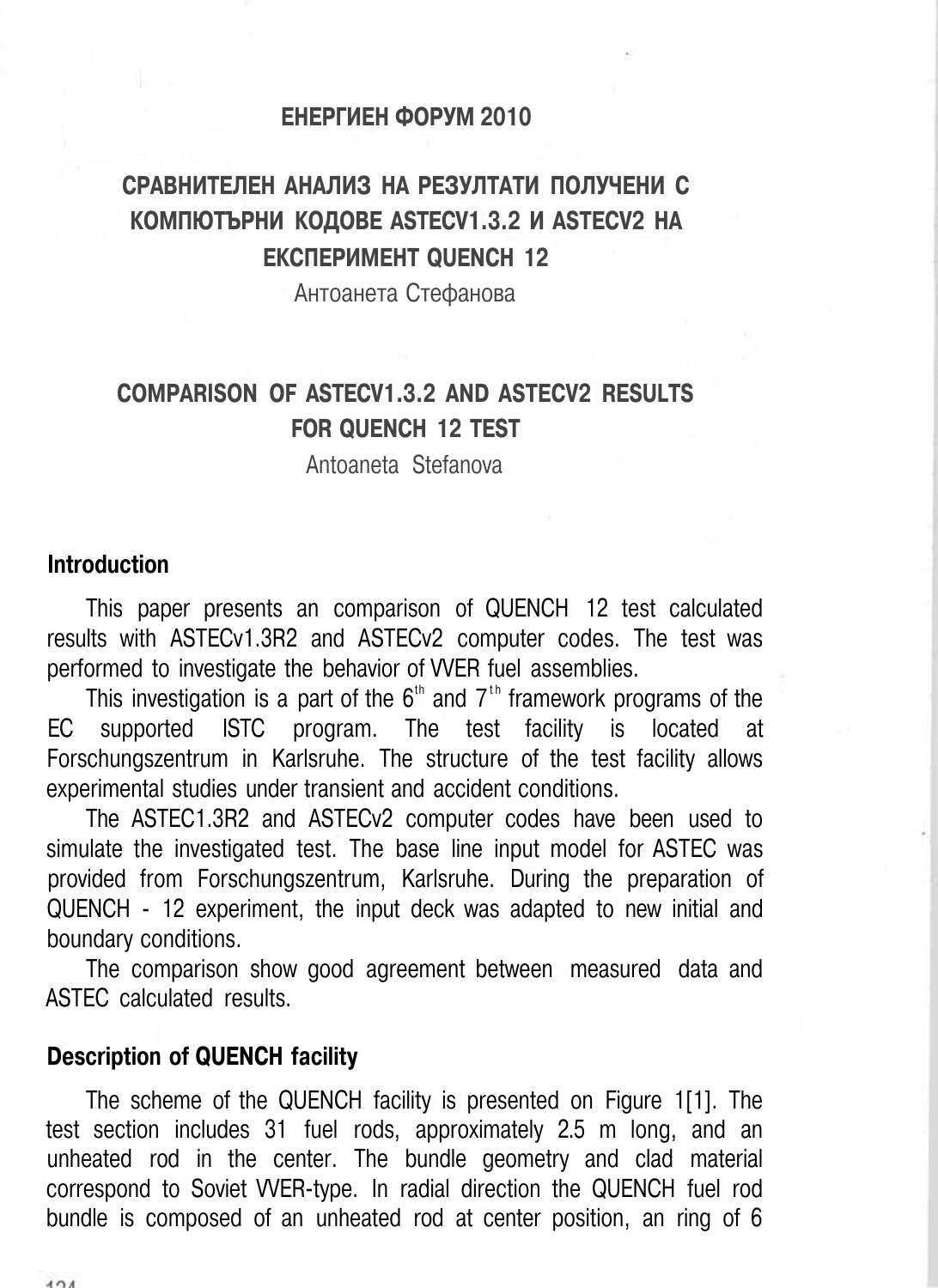heated rods connected to an electric power supply, an middle ring with 13 unheated rods an outer ring of 12 heated rods connected to another electric power supply system, and a set of 6 corner rods at the vacant rod positions.



Fig.1 Scheme of Quench test facility

The fuel rod simulators are held in position by seven grid spacers all made of Zr1%Nb with 20 mm length.

Heated and unheated test rods, including the central one, are filled with Ar5%Kr and He, respectively, at a pressure of approx. 0.22MPa.

The bundle is enclosed in a shroud of Zr2.5%Nb, with a 37mm thick ZrO2 fiber insulation extending from the bottom to the upper end of the heated zone and a double-walled cooling jacket of stainless steel over the entire length. The annulus between shroud and cooling jacket is filled (after several cycles of evacuation) with stagnant argon of 0.22 MPa. The 6.7 mm annulus of the cooling jacket is cooled by an argon flow. Both the absence of a ZrO2 insulation above the heated region and the water cooling of the bundle head are to avoid overheating in that bundle region. The main contribution of the radial heat losses is due to radiation.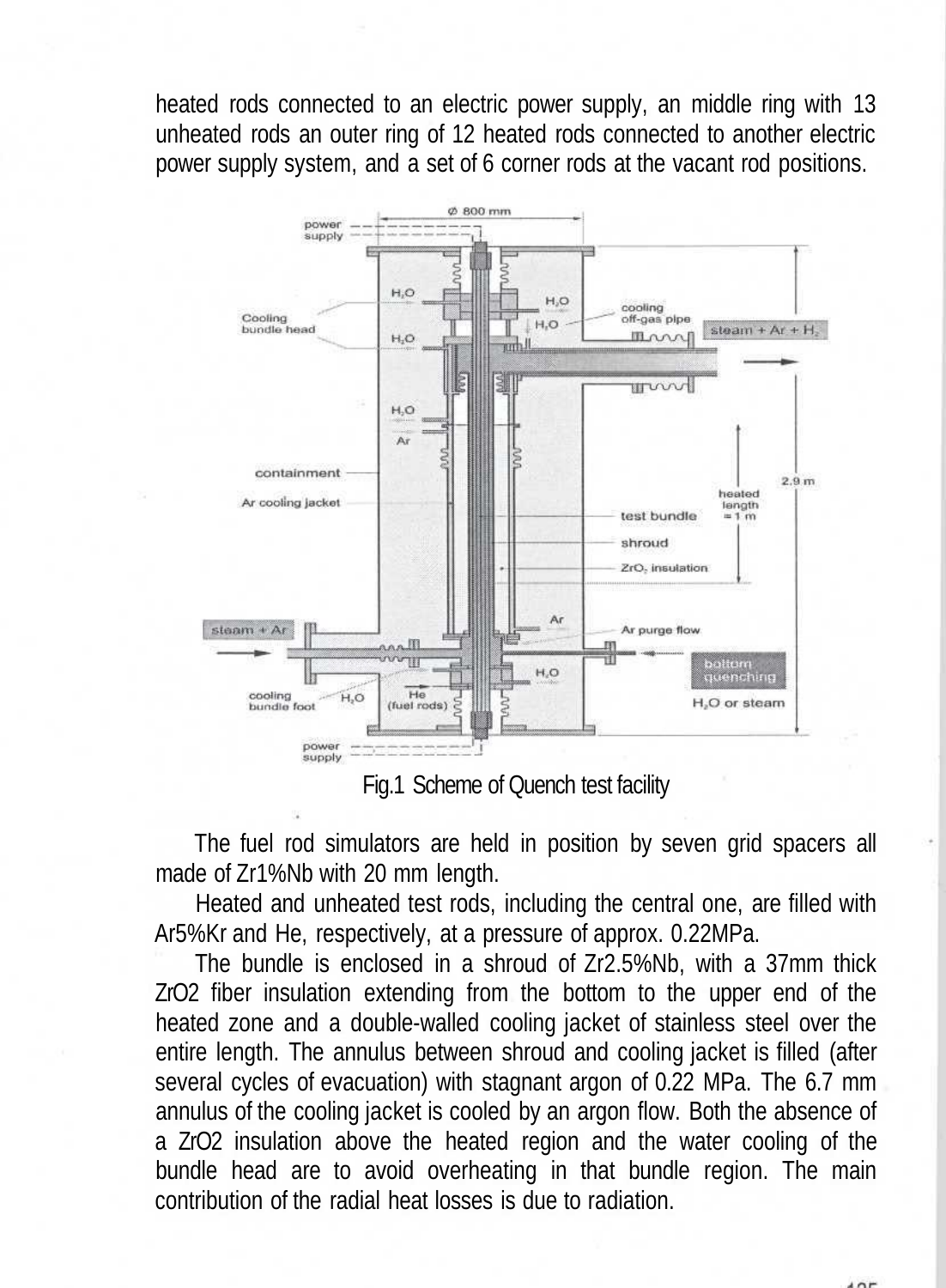## **Scenario**

The QUENCH -12 test phases can be summarized as follows.

Stabilization the initial temperature at 873 K.

- **Phase I** Pre-oxidation started with an application of electrical bundle power of ca. 3.5 kW, ramped step-wise to 9.9 kW over approx. 2300 s to achieve the bundle pre-oxidation temperature of 1473 K to of 6000 s with 3.3 g/s flow of steam and Ar.
- **Phase II** During the **transient phase** the bundle power was ramped at a rate of 5.1 W/s to reach increasing of maximum bundle temperature of 2073 K.
- **Phase III** Quenching of the bundle by a water flow of 48 g/s<sup>\*</sup>)

## **Description of ASTEC QUENCH facility input model**

The input deck originates from an ICARE2 V3mod1 input deck prepared by S. Melis in 2001 for QUENCH - 06. During the preparation of QUENCH - 12 experiment, the input deck was adapted to new initial and boundary conditions as well as modified to new ASTECv2 version. The base module DIVA was changed with ICARE. Geometry of VVER bundle and grid spacer was corrected. Extensions of the online-visualization allowed a faster optimization of experimental parameters. In the radial direction, the whole test section including shroud up to the inner cooling channel is modeled. In axial direction the nodalization starts at -0,47 m and end at 1,5 m elevation, as given in Figure 2. Only the lateral connection to the off-gas pipe could not be simulated adequately. The central rod, the two rings of rods heated independently, the ring with unheated rods between heated rings, the six Zircaloy corner rods, and the shroud up to the inner cooling jacket wall are represented. The three corner rods are modeled as tube structures, the other three are modeled as solid structure. The ZrO2 fiber insulation is modeled from the bottom of lower plenum to the end of heated zone at 1,024 m. The pipes that connect with the test section are not modeled.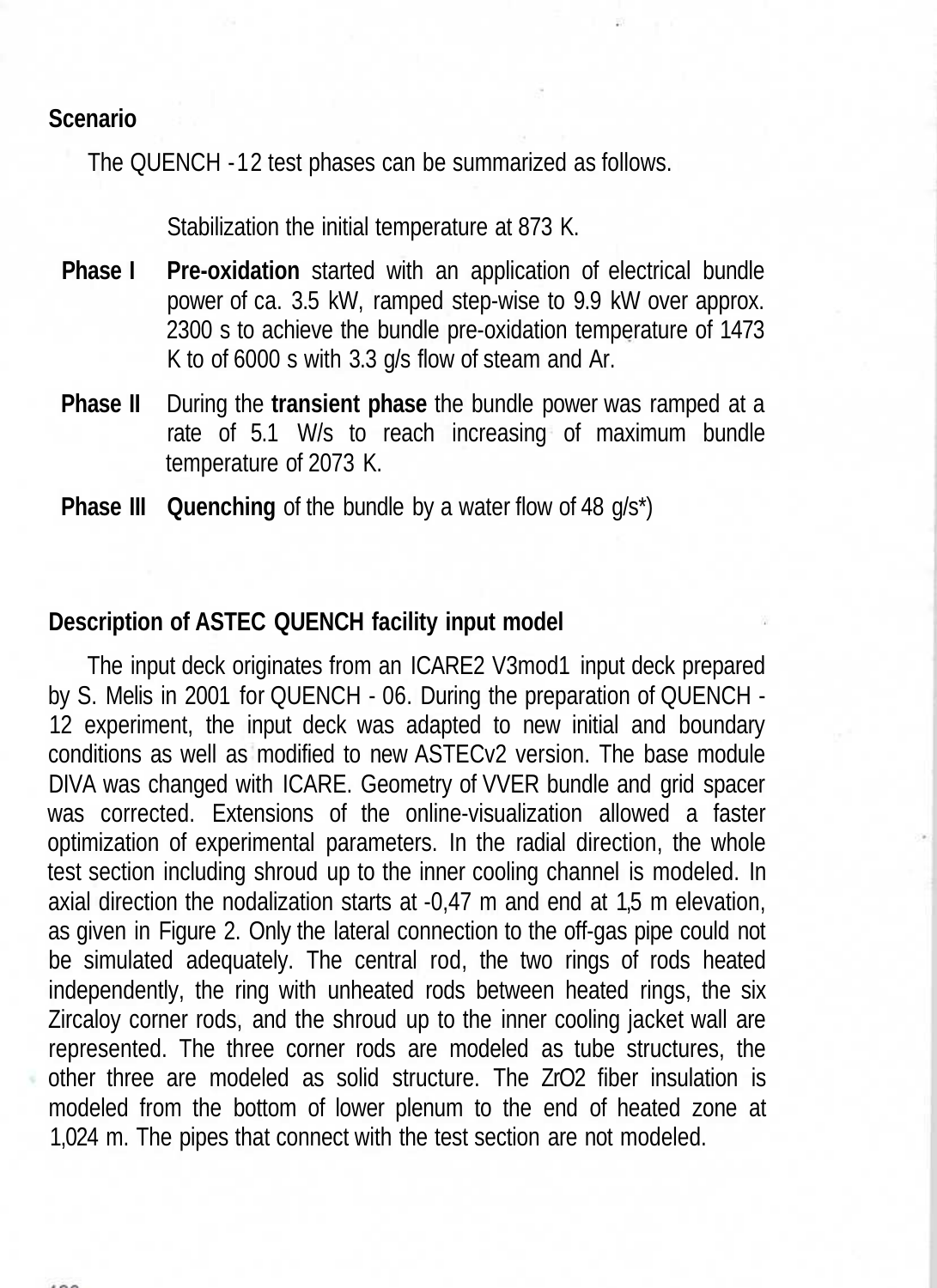

Fig. 2: Nodalization scheme of ASTEC Quench facility

The boundary conditions are given in structure connecty. The materials are different compare to the previous experiments. The bundle heated section is divided into 9 levels each one 0,10 m and two cells with 0,062 m long

A list of modified and used parameters, which deviating in ASTEC default value is given in Table 1.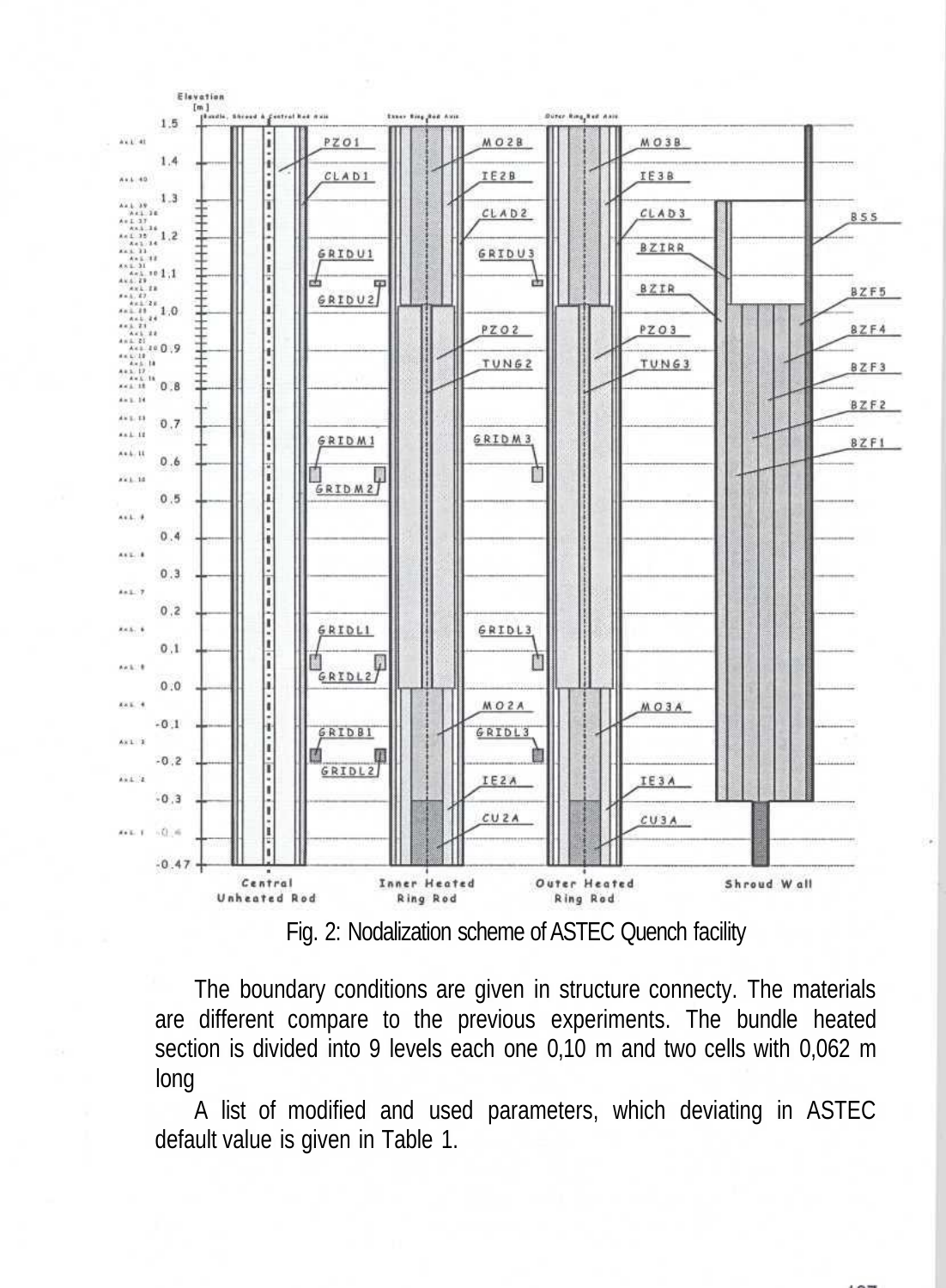Table 1. List of ASTEC modified parameters

| Zr oxidation correlations | Leistikow:T<1800K<br>transient region: interpolation<br>Prater/Courtwright: T<1900 K |  |
|---------------------------|--------------------------------------------------------------------------------------|--|
| Clad failure              | 2300 K                                                                               |  |

## **Analysis of the Results**

The comparison of main calculated results by new and old version of ASTEC with measured data during the test is presented in this section. The main purpose of this comparison was to evaluate the ASTEC improvements in new ASTEC version v2. The main differences is using of different modules to represent the bundle. In new version of ASTEC it has been used ICARE module instead of DIVA module used in ASTEC v1.3.2. As a whole the predicted results by both ASTEC versions are almost the same excuse some deviations. The new ASTEC version predicted a higher hydrogen production compare to the old ASTEC v1.3.2 version.

The comparison of maximum bundle temperature is presented in Figure 5. As it is seen the both ASTEC versions predicted almost the same results with small deviations.

The maximum bundle temperature corresponds to 950 mm elevation. The peak of maximum bundle temperature is observed at approximately 7290 s. The calculated maximum bundle temperatures vary within a range of 100 K during the different phases in the test. At the beginning the test started with bundle temperature stabilization at 873 K. After stabilization it was observed heat-up of the bundle to 2600 s. The comparison show good agreement between calculated results by both ASTEC versions and measured data. There is approximately 100 K deviation between calculated and measured data.

The next phase is the pre-oxidation phase, which continues to 6000 s. During this phase the behavior of both calculated results of maximal bundle temperatures have it a similar trend. The comparison of with measured data with calculated results show negligible discrepancy.

During the "quench phase" the reached ASTEC maximal temperatures is 2560 K, while the maxima! temperature during the experiment is 2020 K which is significantly lower. The observed discrepancy could be explained with radiation bundle heat transfer distribution at this elevation as well as due to behavior of cooling fluid. After quench phase (after stopping the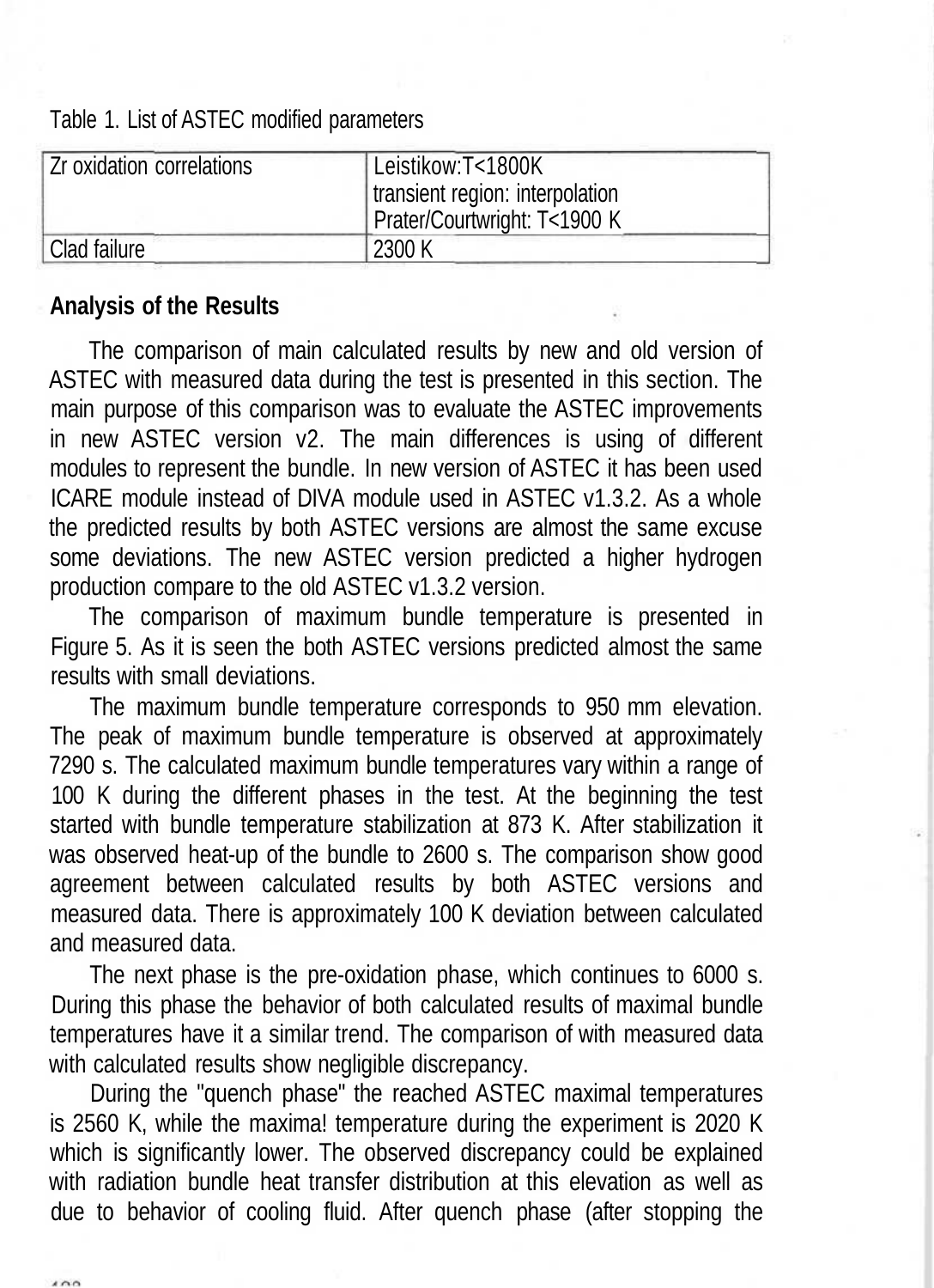quench water flow), it was observed large discrepancy between predicted temperature and experimental data. The observed discrepancy could be explained with the behavior of collapsed water level.



**Fig.** 1 **Fig.** 2

The comparison of the total hydrogen generation is shown in Figure 6. As it is seen from the figure the reached maximal hydrogen production during the experiment is 58 g.

The start of hydrogen generation during the experiment was observed after 800 s. The comparison of the results with measured data shows that the ASTEC computer codes predicted the same start of hydrogen production. Generally the comparison show good agreement during the whole test. The cladding oxidation was detected in the experiment at approximately 700 s, when the maximal bundle temperature was approximately 1100 K.

The main portion of generated hydrogen is produced between 850 s to 7200 s. The ASTEC v2 predicted higher value of total mass of hydrogen 61 g , while the ASTEC v1.3.2 predicted 56 g total mass of hydrogen, which is below the experimental data. The observed discrepancy could by explained by using of different modeling of bundle.

The comparison of main parameters is presented in Table 2.